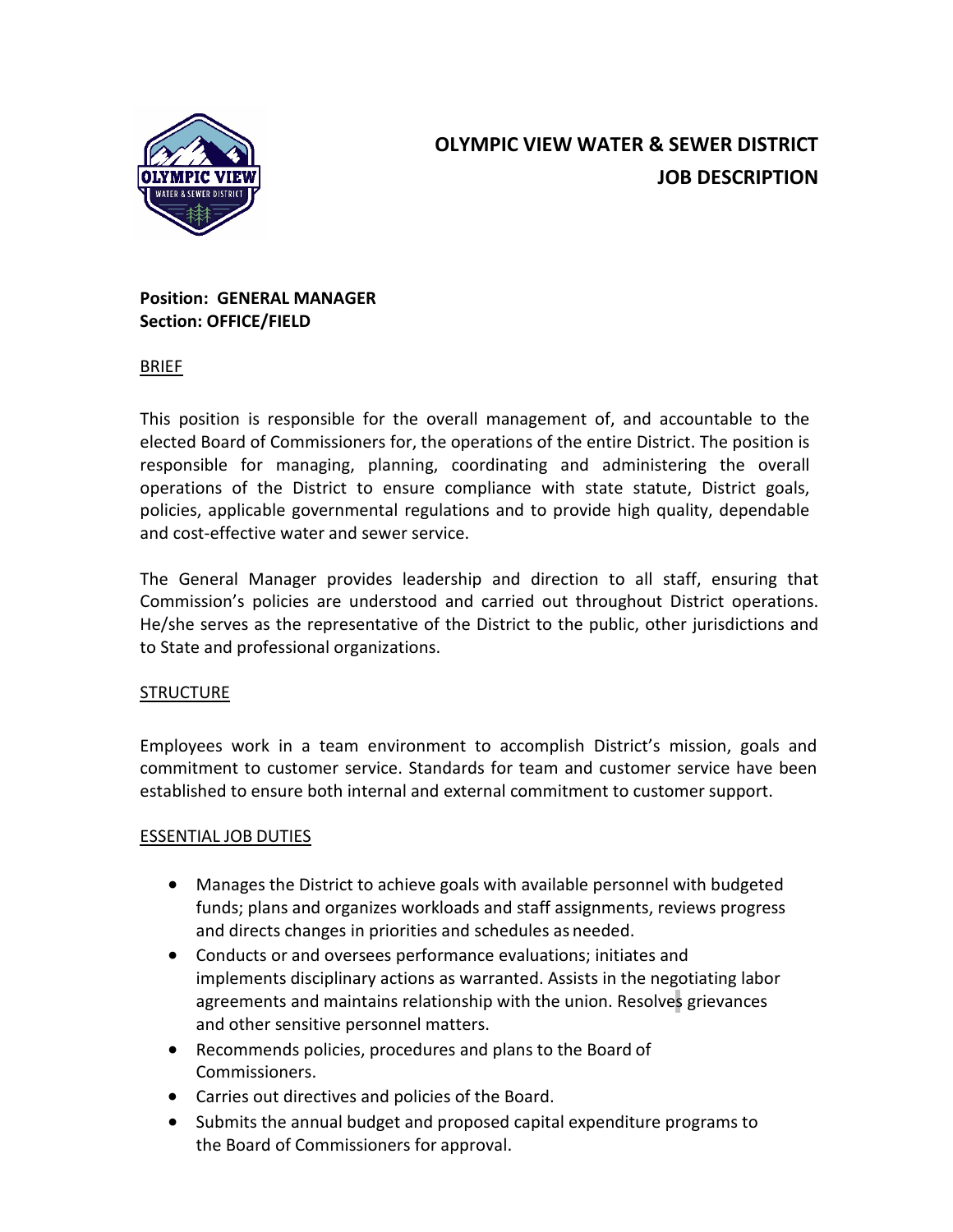- Secures and maintains public support for District programs; represents the District when appropriate before legislative, public and private groups, regional and local associations, developers, and the general public.
- Ensures compliance with laws regulating the District and enforces rules, regulations and policies adopted by the Board of Commissioners.
- Plans, Reviews, and prepares the agenda and attends Board meetings.

The specific statements shown for each task are not intended to be all inclusive. They represent minimal essential elements and criteria considered necessary to successfully perform the job. Other related duties and responsibilities may be required or assigned, as needed.

# MINIMUM QUALIFICATIONS

Knowledge of:

- Management and supervision principles and practices.
- Methods and techniques as applied to the design, construction and management of public works.
- Financial management and the development of budgets plans and forecasts.
- Principles and methods of public administration.
- Local, state and federal regulations and mandates affecting the operations of the district.
- Contracts and contract negotiations.

Demonstrated Proficiency in:

- Effective communication both orally and in writing.
- Use of Microsoft Office Suite and internet research.
- Contract negotiations.
- Deal tactfully and courteously on a professional basis with the public, elected officials and co-workers.
- Build and maintain strong, positive working relationships with Board of Commissioners, District staff and other agencies.
- Working under tight deadlines.
- Applying and interpreting District policies and procedures; recommending changes to policies, procedures and practices.
- Determine priorities and problem-solve utilizing codes, regulations, instruction manuals, maps, contracts, specifications, accepted accounting methods, and budgets.